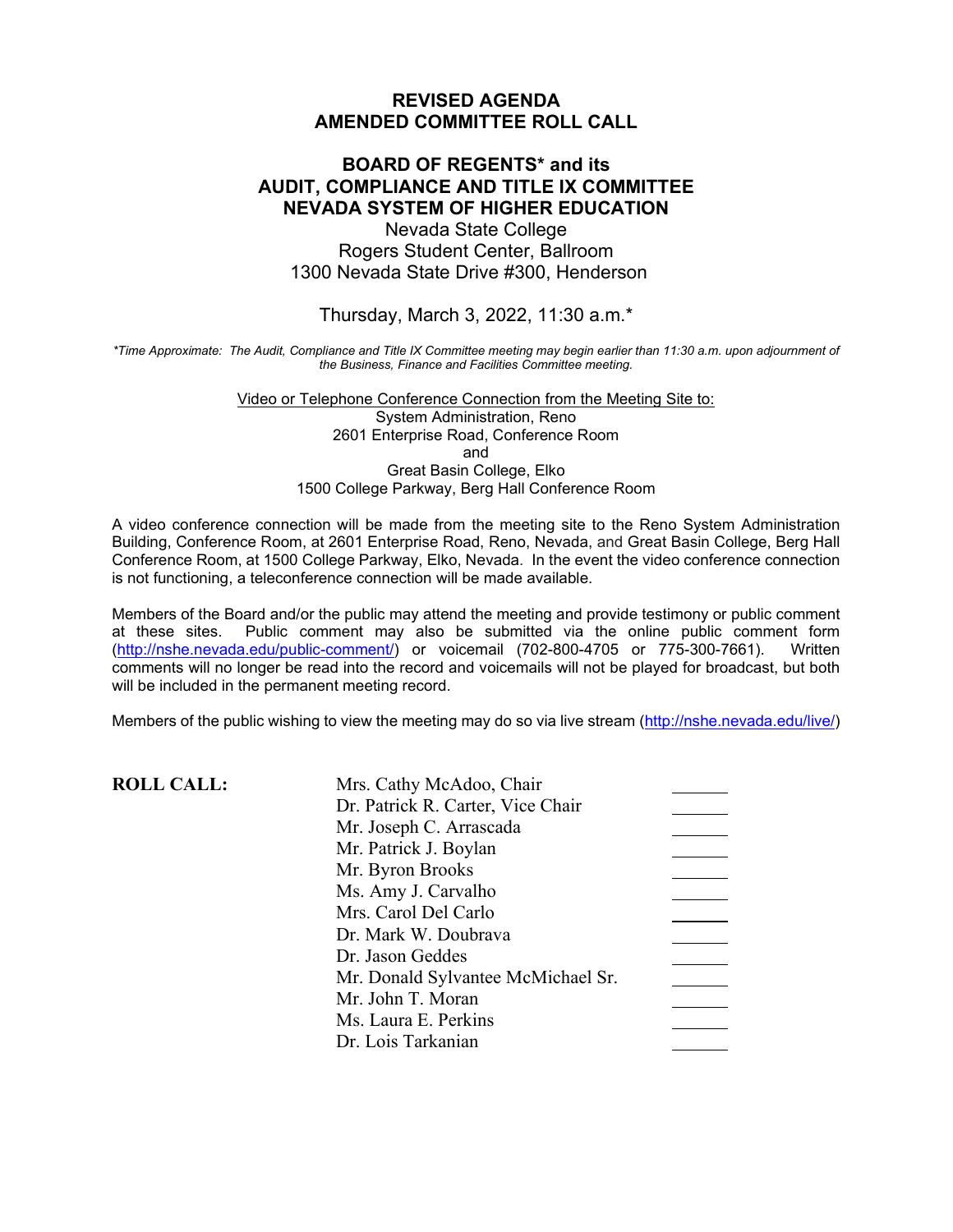| <b>COMMITTEE</b>  |                                    |  |
|-------------------|------------------------------------|--|
| <b>ROLL CALL:</b> | Dr. Patrick R. Carter, Chair       |  |
|                   | Mrs. Cathy McAdoo, Vice Chair      |  |
|                   | Mr. Joseph C. Arrascada            |  |
|                   | Dr. Mark W. Doubrava               |  |
|                   | Dr. Jason Geddes                   |  |
|                   | Mr. Donald Sylvantee McMichael Sr. |  |

In addition to the Audit, Compliance and Title IX Committee, this meeting is noticed as a meeting of the Board of Regents to allow other Regents who may wish to attend to participate.

#### **IMPORTANT INFORMATION ABOUT THE AGENDA AND PUBLIC MEETING**

**NOTE:** Below is an agenda of all items scheduled to be considered. Notification is hereby provided that items on the agenda may be taken out of the order presented, including moving an item to a different day if the meeting is noticed for more than one day, two or more agenda items may be combined for consideration, and an agenda item may be removed from the agenda or discussion relating to an item on the agenda may be delayed at any time.

In accordance with the Board of Regents' Bylaws, Title 1, Article V, Section 18, items voted on may be the subject of a motion to reconsider at this meeting. A motion to reconsider an item may be made at any time before adjournment of this meeting. Similarly, if an item is tabled at any time during the meeting, it may, by proper motion and vote, be taken from the table and thereafter be the subject of consideration and action at any time before adjournment of this meeting.

\*The Board of Regents, at its regularly scheduled meetings, meets concurrently with its committees (Academic, Research and Student Affairs; Audit, Compliance and Title IX; Business, Finance and Facilities; Health Sciences System; Inclusion, Diversity, Equity and Access; Security; and Workforce). The Board's committee meetings take place in accordance with the agendas published for those committees. Regents who are not members of the committees may attend the committee meetings and participate in the discussion of committee agenda items. However, action items will only be voted on by the members of each Committee, unless a Regent is temporarily made a member of that Committee under Board of Regents Bylaws, Title 1, Article VI, Section 6. The full Board of Regents will consider committee action items in accordance with the Board of Regents agenda published for the current or for a subsequent meeting.

In accordance with the Board of Regents' Bylaws, Title 1, Article V, Section 12, a quorum may be gained by telephonic, video, or electronic transmission provided that notice to that effect has been given.

Some agenda items are noted as having accompanying reference material. Reference material may be accessed on the electronic version of the agenda by clicking the reference link associated with a particular item. The agenda and associated reference material may also be accessed on the Internet by visiting the Board of Regents' website at:

<https://nshe.nevada.edu/leadership-policy/board-of-regents/meeting-agendas/>

Many public libraries have publicly accessible computer terminals. Copies of the reference material and any additional support materials that are submitted to the Board of Regents' Office and then distributed to the members of the Board of Regents after the posting of this agenda but before the meeting, will be made available as follows: 1. Copies of any such materials are available at the Board of Regents' Office at 2601 Enterprise Road, Reno, Nevada and the Board of Regents' Office at 4300 South Maryland Parkway, Las Vegas, Nevada. A copy may be requested by calling Angela R. Palmer at (775) 784-3465; 2. Copies of any such materials will also be available at the meeting site.

Reasonable efforts will be made to assist and accommodate physically disabled persons attending the meeting. Please call the Board office at (775) 784-4958 in advance so that arrangements may be made.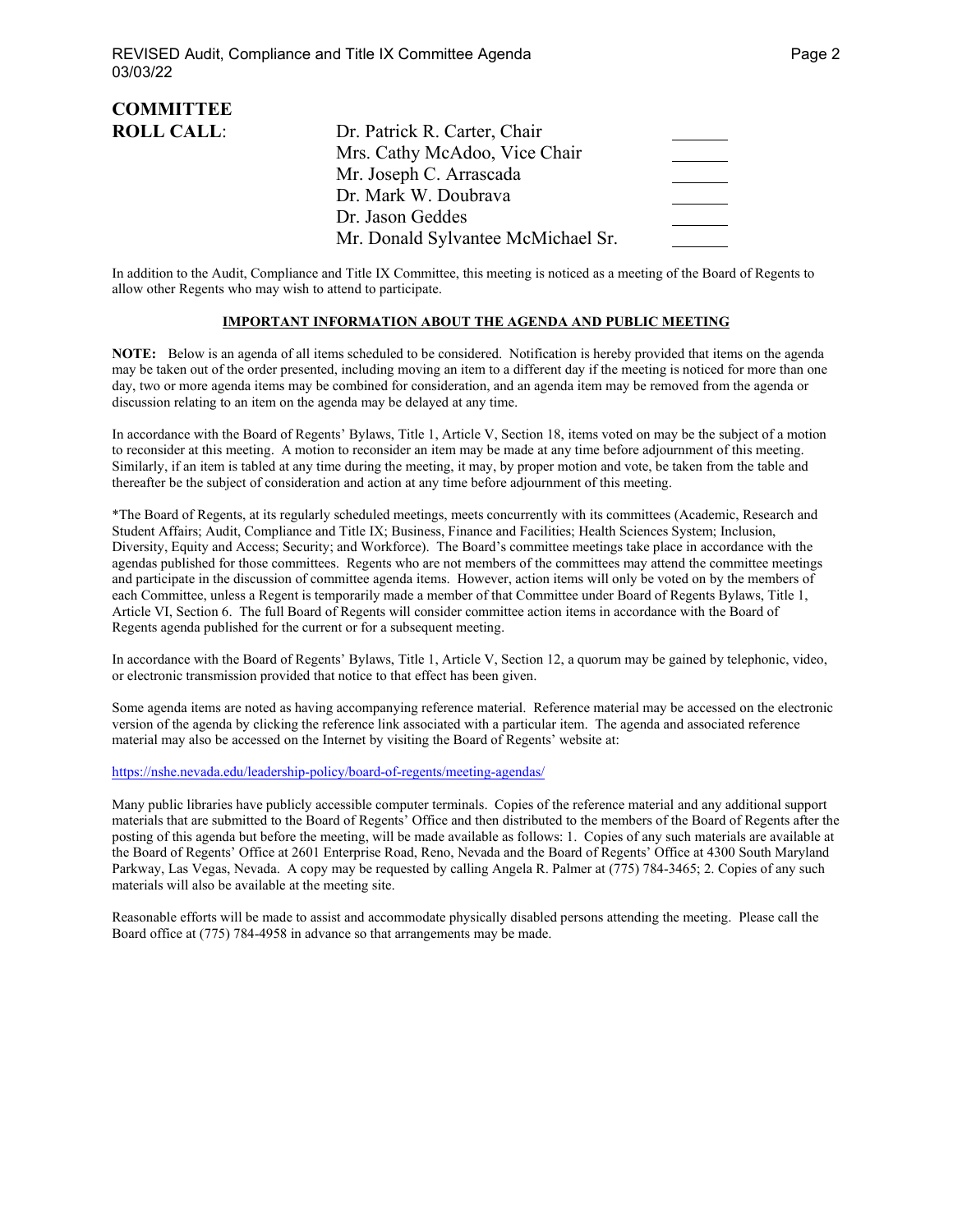### 1. PUBLIC COMMENT **INFORMATION** ONLY

Public comment will be taken during this agenda item. No action may be taken on a matter raised under this item until the matter is included on an agenda as an item on which action may be taken. Comments will be limited to three minutes per person. Persons making comment will be asked to begin by stating their name for the record and to spell their last name. The Committee Chair may elect to allow additional public comment on a specific agenda item when that agenda item is being considered.

In accordance with Attorney General Opinion No. 00-047, as restated in the Attorney General's Open Meeting Law Manual, the Committee Chair may prohibit comment if the content of that comment is a topic that is not relevant to, or within the authority of, the Board of Regents, or if the content is willfully disruptive of the meeting by being irrelevant, repetitious, slanderous, offensive, inflammatory, irrational or amounting to personal attacks or interfering with the rights of other speakers.

### **2. CONSENT ITEMS FOR POSSIBLE ACTION**

Consent items will be considered together and acted on in one motion unless an item is removed to be considered separately by the Committee.

The Committee will consider approval of the December 2, 2021, meeting minutes. *[\(Ref. A-2a\)](https://nshe.nevada.edu/wp-content/uploads/file/BoardOfRegents/Agendas/2022/03-mar-mtgs/ac-refs/A-2a.pdf)*

### **2b. FOLLOW-UP: E.L. CORD FOR POSSIBLE ACTION FOUNDATION CHILD CARE CENTER, TMCC**

The Committee may approve acceptance of the follow-up response to the audit report of TMCC E.L. Cord Foundation Child Care Center for the period July 1, 2018, through May 31, 2020. *[\(Ref. A-2b\)](https://nshe.nevada.edu/wp-content/uploads/file/BoardOfRegents/Agendas/2022/03-mar-mtgs/ac-refs/A-2b.pdf)*

### **2c. FOLLOW-UP: CHANGE IN FOR POSSIBLE ACTION LEADERSHIP, NSHE**

The Committee may approve acceptance of the follow-up response to the audit report of NSHE Change in Leadership for the period July 1, 2019, through August 31, 2020. *[\(Ref. A-2c\)](https://nshe.nevada.edu/wp-content/uploads/file/BoardOfRegents/Agendas/2022/03-mar-mtgs/ac-refs/A-2c.pdf)*

### 2d. FOLLOW-UP: CHANGE IN FOR POSSIBLE ACTION **LEADERSHIP, UNLV**

The Committee may approve acceptance of the follow-up response to the audit report of UNLV Change in Leadership for the period July 1, 2019, through August 31, 2020. *[\(Ref. A-2d\)](https://nshe.nevada.edu/wp-content/uploads/file/BoardOfRegents/Agendas/2022/03-mar-mtgs/ac-refs/A-2d.pdf)*

# **2a. MINUTES FOR POSSIBLE ACTION**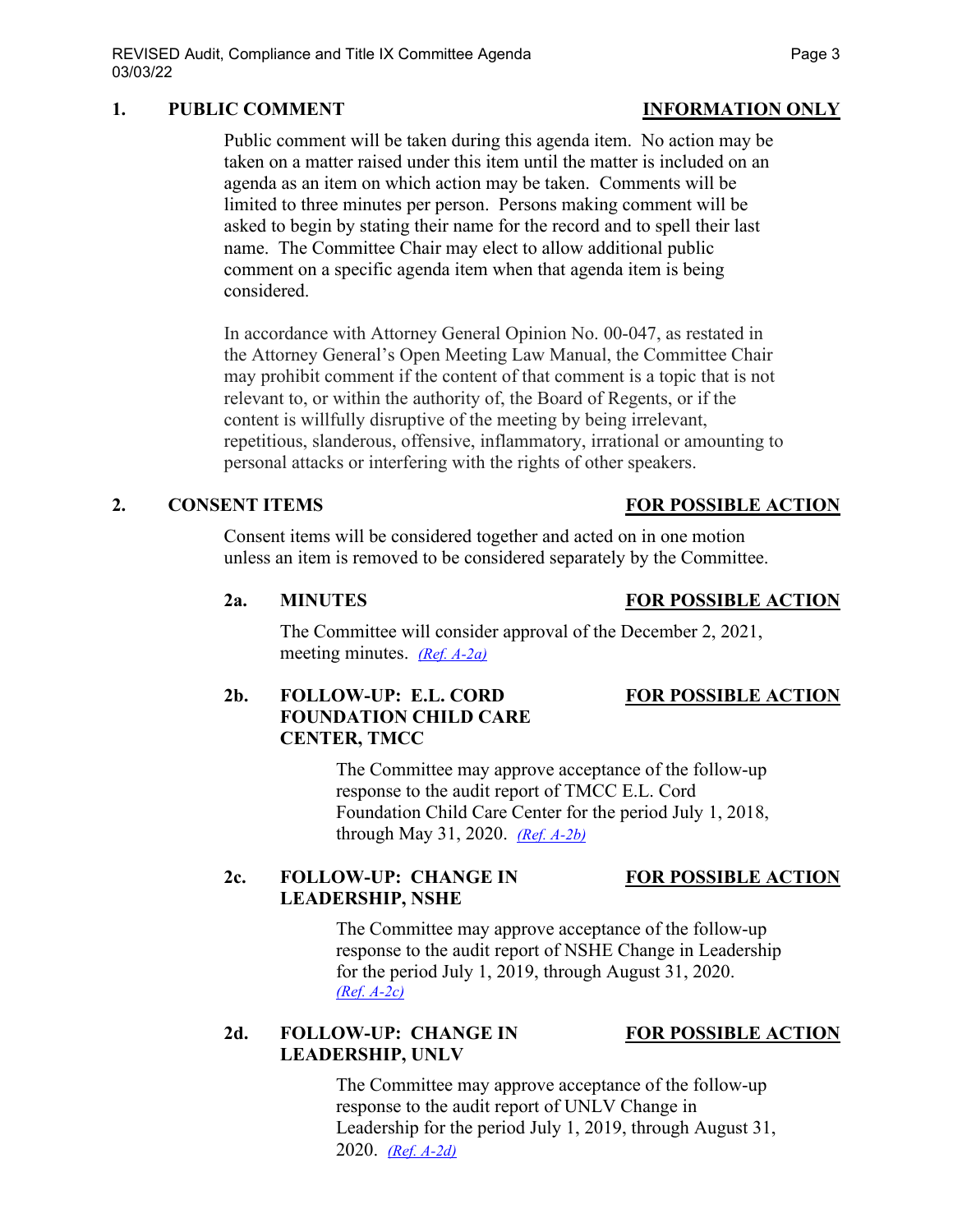#### **2. CONSENT ITEMS –** *(Continued)* **FOR POSSIBLE ACTION**

#### **2e. FOLLOW-UP: HOSTING, UNLV FOR POSSIBLE ACTION**

The Committee may approve acceptance of the follow-up response to the audit report of UNLV Hosting for the period July 1, 2019, through August 31, 2020. *[\(Ref. A-2e\)](https://nshe.nevada.edu/wp-content/uploads/file/BoardOfRegents/Agendas/2022/03-mar-mtgs/ac-refs/A-2e.pdf)*

*ESTIMATED TIME: 5 mins.*

### **3. CHAIR'S REPORT INFORMATION ONLY**

Chair Patrick R. Carter will provide general remarks and update the Committee members regarding audit, compliance and Title IX efforts, including activities and actions, if any, of the Board of Regents or other Nevada System of Higher Education leaders since the last meeting of the Committee.

*ESTIMATED TIME: 5 mins.*

*[\(See reference document: Audit Summary\)](https://nshe.nevada.edu/wp-content/uploads/file/BoardOfRegents/Agendas/2022/03-mar-mtgs/ac-refs/Audit%20Summary.pdf)*

### **4. CHANGE IN LEADERSHIP, NSC FOR POSSIBLE ACTION**

Chief Internal Auditor Joe Sunbury will present for approval the report and institutional response to the NSC Change in Leadership audit for the period July 1, 2020, through August 31, 2021. The Committee will discuss the audit findings and recommendations and may recommend specific action to the Board of Regents and/or the Chancellor to address the findings and recommendations*. [\(Ref. A-4\)](https://nshe.nevada.edu/wp-content/uploads/file/BoardOfRegents/Agendas/2022/03-mar-mtgs/ac-refs/A-4.pdf)*

*ESTIMATED TIME: 5 mins.*

### **5. INTERNAL AUDIT DEPARTMENT FOR POSSIBLE ACTION WORK PLAN AND STATUS REPORT, NSHE**

Chief Internal Auditor Joe Sunbury will present for approval the Internal Audit Work Plan for the six-month period ending June 30, 2022, and the Internal Audit Department Status Report (previously called the "Audit Exception Report") for the six-month period ended December 31, 2021*. [\(Ref. A-5\)](https://nshe.nevada.edu/wp-content/uploads/file/BoardOfRegents/Agendas/2022/03-mar-mtgs/ac-refs/A-5.pdf)*

*ESTIMATED TIME: 5 mins.*

### **6. INTERNAL AUDIT, COMPLIANCE INFORMATION ONLY AND TITLE IX UPDATES, NSHE**

Chief Internal Auditor Joe Sunbury will provide general remarks regarding departmental updates, initiatives, and alignment related to ongoing risk assessments. This includes updates on efforts regarding the recent quality assurance review and incident management processes. No specific action is requested on this agenda item; however, the Committee may provide general feedback and direction*.*

*ESTIMATED TIME: 10 mins.*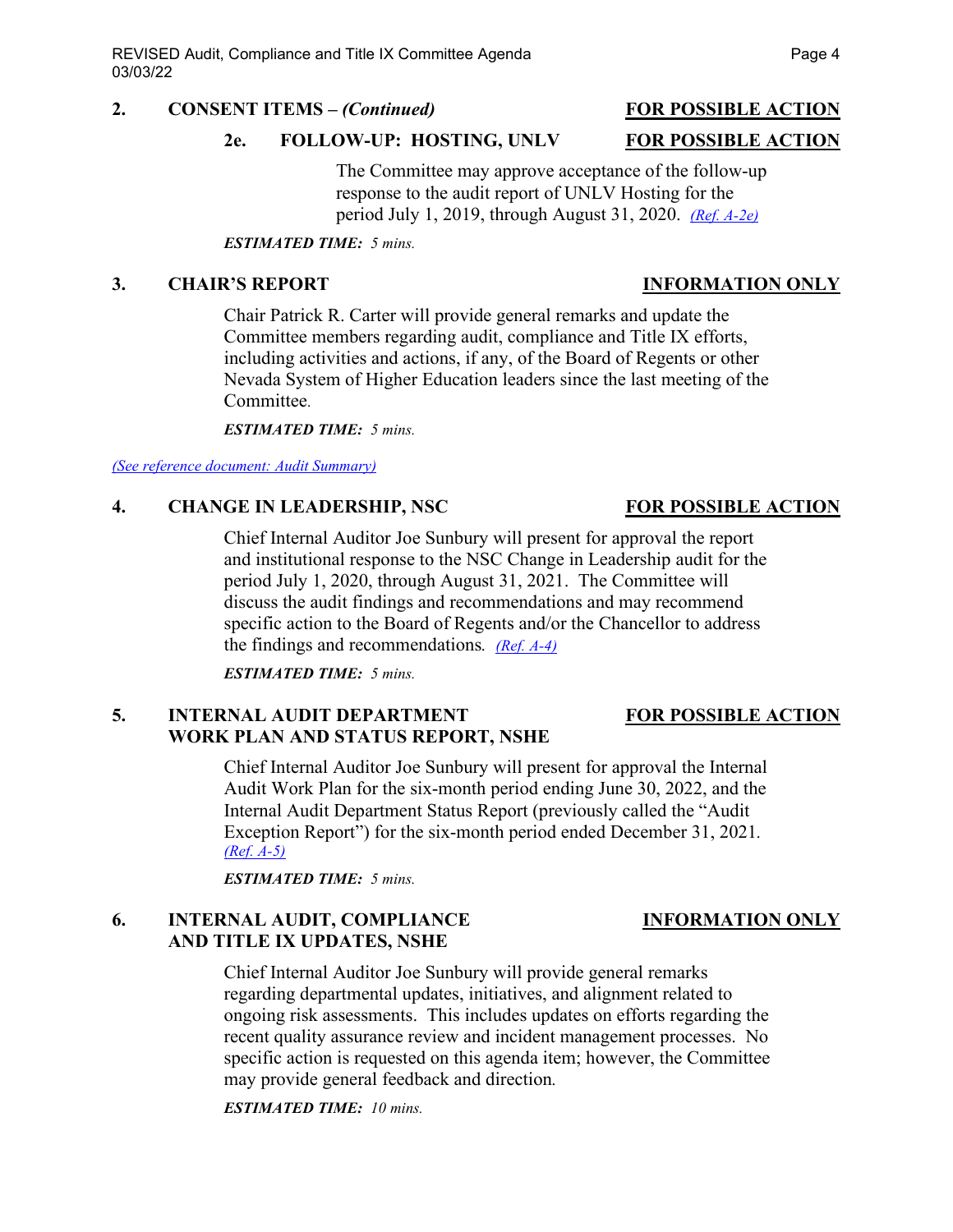### **7. NCAA AGREED-UPON PROCEDURES, INFORMATION ONLY UNLV AND UNR**

Kim McCormick, Partner, Grant Thornton, LLP, will provide an overview of the NCAA agreed-upon procedures performed by Grant Thornton for the year ended June 30, 2021. No specific action is requested on this agenda item; however, the Committee may provide general feedback and direction regarding the agreed-upon procedures and/or related compliance with NCAA bylaws*. [\(Refs. A-7a](https://nshe.nevada.edu/wp-content/uploads/file/BoardOfRegents/Agendas/2022/03-mar-mtgs/ac-refs/A-7a.pdf) and [A-7b\)](https://nshe.nevada.edu/wp-content/uploads/file/BoardOfRegents/Agendas/2022/03-mar-mtgs/ac-refs/A-7b.pdf)*

*ESTIMATED TIME: 10 mins.*

### **8. COMMUNICATIONS WITH THOSE INFORMATION ONLY CHARGED WITH GOVERNANCE, NSHE**

Kim McCormick, Partner, Grant Thornton, LLP will present a report on Communications with Those Charged with Governance for the Nevada System of Higher Education for the year ended June 30, 2021. This is a report on communications related to the consolidated audit of the System and is required for compliance with the professional standards for CPA firms*.*

*ESTIMATED TIME: 5 mins.*

### **9. UNIFORM GUIDANCE AUDIT REPORT FOR POSSIBLE ACTION AND FINANCIAL STATEMENTS, NSHE**

Kim McCormick, Partner, Grant Thornton, LLP, will present for approval the NSHE Uniform Guidance Audit Report and Financial Statements for the year ended June 30, 2021*.*

*ESTIMATED TIME: 5 mins.*

### **10. NEW BUSINESS INFORMATION ONLY**

Items for consideration at future meetings may be suggested. Any discussion of an item under "New Business" is limited to description and clarification of the subject matter of the item, which may include the reasons for the request, and no substantive discussion may occur at this meeting on new business items in accordance with the Nevada Open Meeting Law (NRS 241.010 *et seq*.).

*ESTIMATED TIME: 5 mins.*